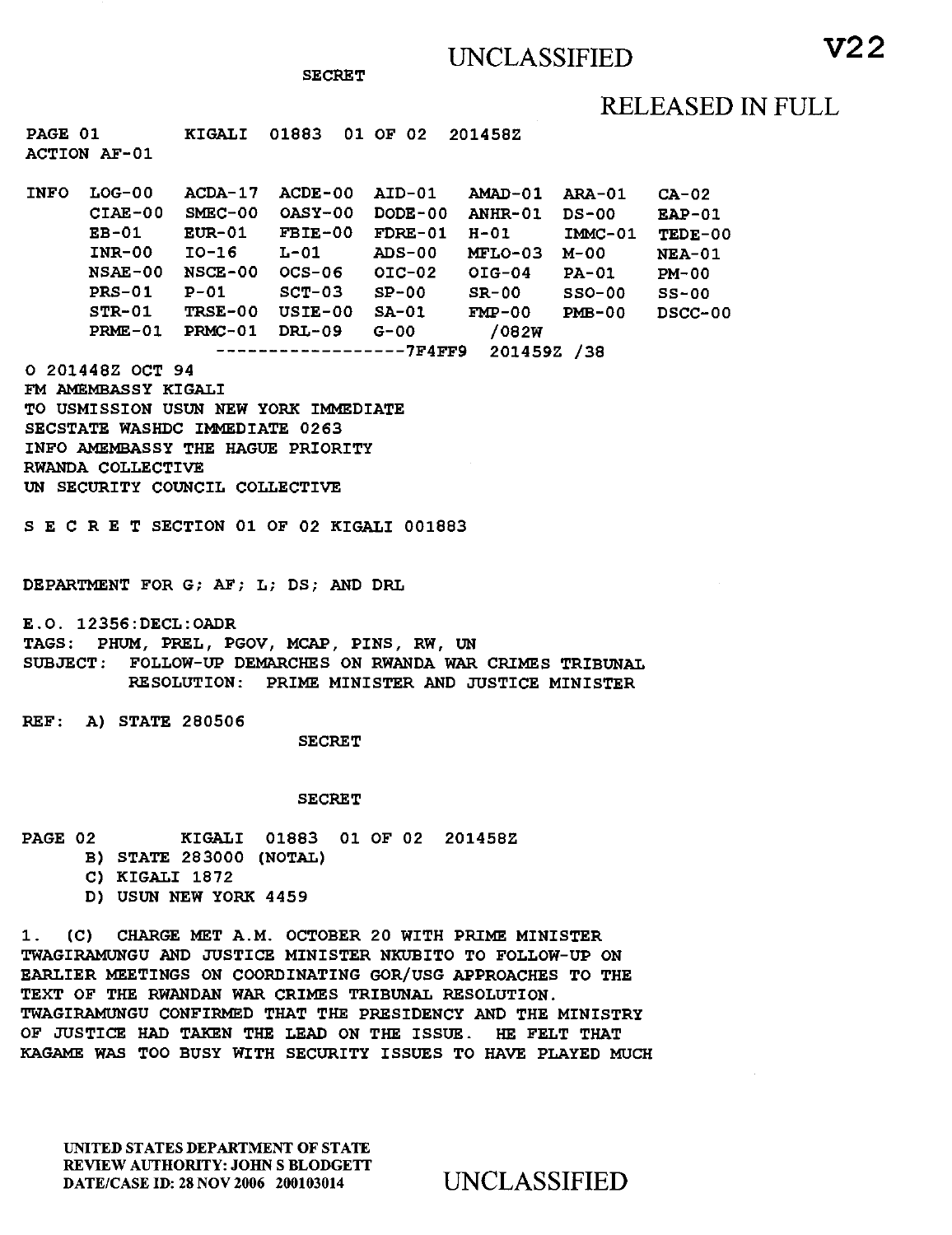### UNCLASSIFIED **OF A ROLE. HE SAID THAT HE WOULD APPRECIATE A READOUT ON WHERE THINGS STOOD.**

**2. (C) CHARGE PRESENTED SELECT POINTS FROM THE LATEST INFORMATION ON HAND (REF D), INCLUDING REMAINING UNRESOLVED DIFFERENCES. TWAGIRAMUNGU RAISED QUESTIONS ONLY ON THE ISSUE OF THE STARTING DATE. HE CITED THE RECENT DEPARTURE OF WITNESSES TO CANADA TO TESTIFY IN THE EXTRADITION TRIAL OF A MR. MURIGISANA, WHO HAD ALLEGEDLY DISCUSSED PLANNING FOR AND HIS PARTICIPATION IN GENOCIDE BEFORE THE PRESS. THIS PLANNING DATED BACK TO 1992, THE PRIME MINISTER OBSERVED.** 

**3. (C) TWAGIRAMUNGU SAID THAT HE HOPED THE US WOULD URGE THE FRENCH TO PLAY A CONSTRUCTIVE ROLE IN ESTABLISHING THE TRIBUNAL. HE SAID THAT THE GOR WANTED GOOD RELATIONS WITH THE FRENCH; HOWEVER, THE "PATERNALIST" GOF HAD DONE EVERYTHING POSSIBLE TO BLOCK RWANDA'S RECOVERY THUS FAR. HE ACCUSED PARIS OF HOLDING UP BUDGET ASSISTANCE FROM OTHER EU COUNTRIES AND MENTIONED MOBUTU'S INVITATION TO THE UPCOMING SECRET** 

#### **SECRET**

**PAGE 03 KIGALI 01883 01 OF 02 201458Z FRANCOPHONE AFRICAN SUMMIT. HE OBSERVED THAT RWANDA HAD BEEN SNUBBED. TWAGIRAMUNGU INSISTED THAT NO MATTER HOW MUCH THE GOR NEEDED FRENCH AID, IT WOULD NOT BE FORCED INTO FRANCOPHONIE. CHARGE SAID THAT THE U.S. WAS WORKING WITH ALL UNSC MEMBERS IN SEARCH OF CONSENSUS AND SUGGESTED THAT THE RWANDAN PERMREP COULD USE HIS CONTACTS WITH OTHER MEMBERS -- INCLUDING THE FRENCH -- TO ACHIEVE THIS COMMON OBJECTIVE.** 

**4. (S) TWAGIRAMUNGU CHANGED THE TOPIC, CONFIDING THAT THERE WERE RUMORS OF INTRA-MILITARY CONFLICT FROM EXTREMIST ELEMENTS UNHAPPY WITH THE COURSE OF EVENTS, ESPECIALLY THREE MONTHS WITHOUT SALARY IN THE WAKE OF A MILITARY VICTORY. HE SAID THAT HE HAD BROACHED THIS ISSUE EARLIER IN THE DAY WITH THE EU REPRESENTATIVE; HE, THE PRESIDENT, AND VICE PRESIDENT HAD NOT YET DISCUSSED THIS. HE SAID THAT HE WOULD MEET WITH INTERNAL AFFAIRS MINISTER LATER, TO SEE WHAT INFORMATION HE HAD. HE ADDED THAT "SOME PEOPLE DON'T WANT CHANGE" AND OBSERVED THAT "THAT YOUNG MAN (KAGAME) IS REALLY STRUGGLING WITH SECURITY."** 

**5. (S) COMMENT. WE WERE NOT SURE WHAT TO MAKE OF THIS. THE ELEMENTS FOR TROUBLE ARE CLEARLY PRESENT, BUT IF THERE IS TROUBLE BREWING, IT REMAINS WELL BELOW THE SURFACE. WE**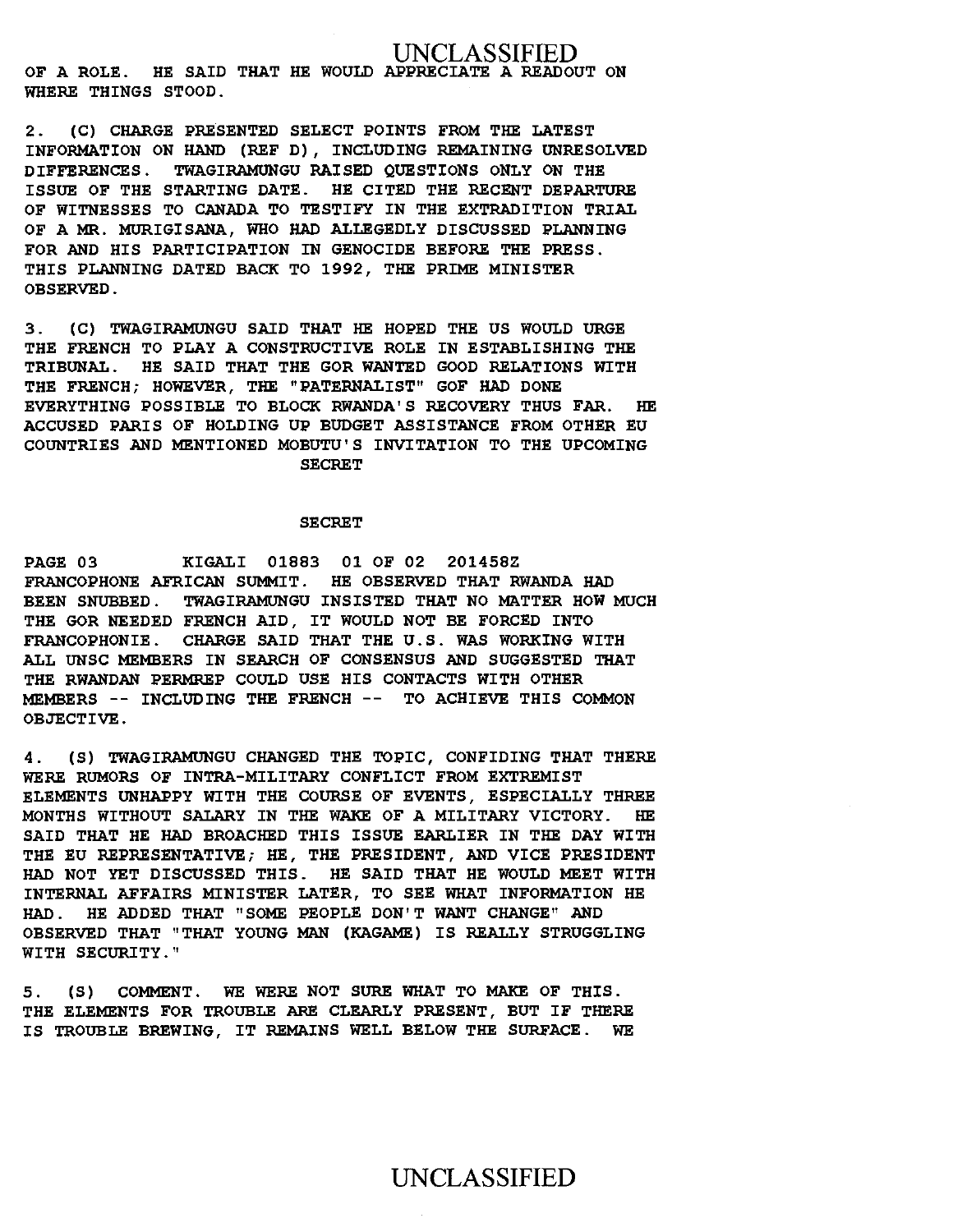UNCLASSIFIED

HAVE NOT RECEIVED ANY CORROBORATING INFORMATION FROM OTHER SOURCES. END COMMENT.

### 6. (C) JUSTICE MINISTER

#### ---------------------

MINISTER OF JUSTICE NKUBITO THANKED CHARGE FOR PASSING COPIES OF THE LATEST VERSION OF THE TEXT OF THE SECRET

### **SECRET**

PAGE 04 KIGALI 01883 01 OF 02 201458Z RESOLUTION/STATUTES TO HIM AND PRESIDENTIAL COUNSELOR GASANA. NKUBITO SAID THAT HE, GASANA, AND BIZIMUNGU WERE DETERMINING RWANDA'S POLICY POSITION. HE THEN TURNED TO DISCUSSION OF SALIENT ISSUES.

-- DATES: HE FELT IT ESSENTIAL TO INTRODUCE EVIDENCE OF GENOCIDE PLANNING PRIOR TO 1994 IN THE TRIALS. HE WAS LESS CONCERNED ABOUT THE CUTOFF DATE FOR JURISDICTION. HE DID NOT SEEM AWARE THAT THE RWANDAN PERNREP HAD SHOWN WILLINGNESS TO COMPROMISE ON THE 1992 START-UP DATE.

-- VENUE: HE FELT THAT IT WOULD BE ACCEPTABLE TO LOCATE THE TRIBUNAL ADMINISTRATIVE SEAT OUTS IDE OF RWANDA BUT FELT THAT TRIALS SHOULD TAKE PLACE IN RWANDA OR NEIGHBORING STATES WHERE ATROCITIES HAD OCCURRED. CHARGE OBSERVED THAT THE SCOPE OF THE TRIALS WOULD REQUIRE THAT MOST TAKE PLACE IN RWANDA OR NEARBY: IT WAS UNREALISTIC TO CONSIDER MOVING THOUSANDS OF DEFENDANTS AND WITNESSES TO FAR FLUNG LOCATIONS.

-- PRIMACY: NKUBITO FLAGGED A POTENTIALLY SERIOUS PROBLEM HERE. THE GOR POSITION WAS THAT CAPITAL PUNISHMENT SHOULD REMAIN AN OPTION WHILE THE UN TEXT DID NOT PROVIDE FOR THIS. HE PERSONALLY OPPOSED THE USE OF THE DEATH PENALTY ON ETHICAL AND LEGAL GROUNDS. MORE PRACTICALLY, HE NOTED, THE

**SECRET**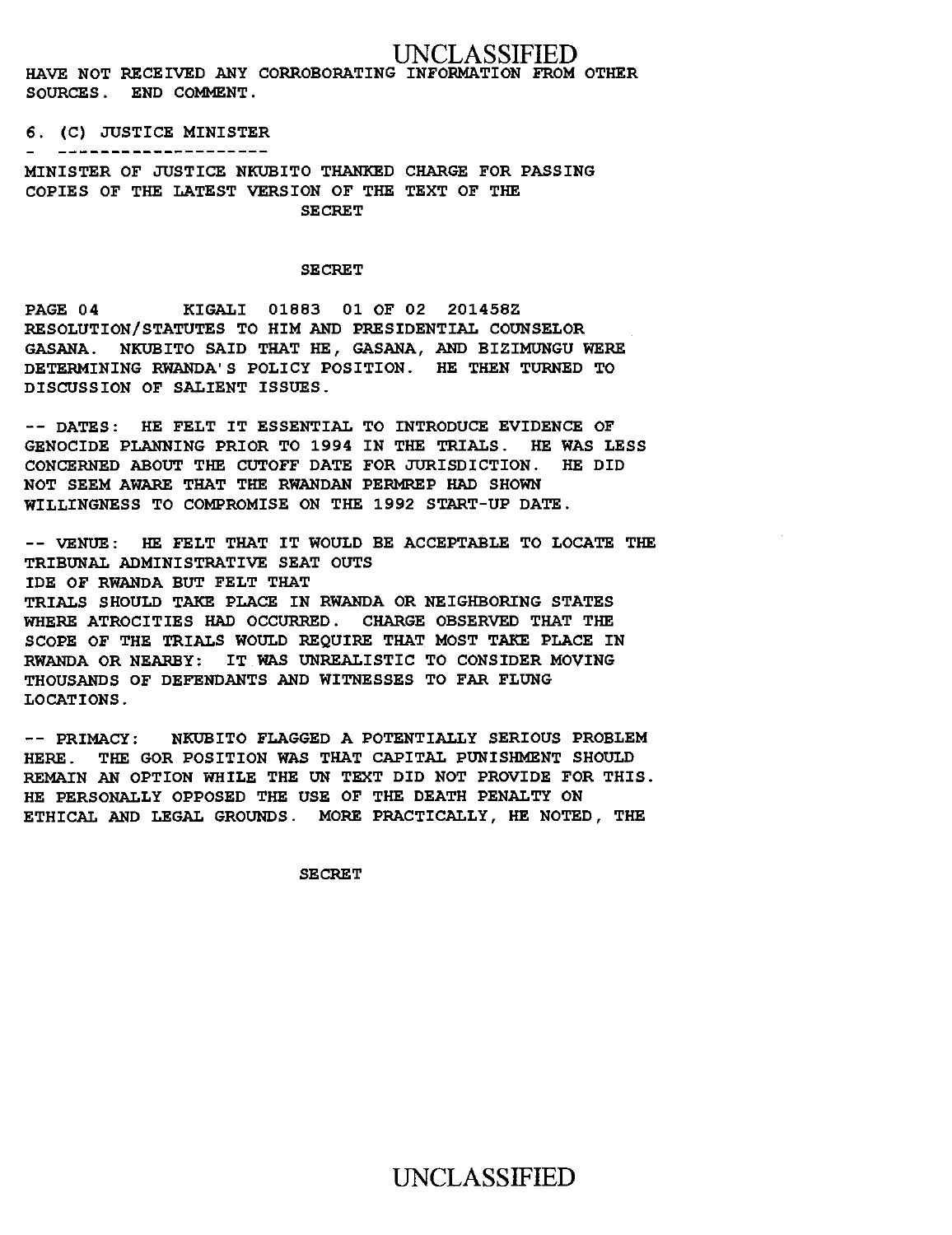### UNCLASSIFIED

**NNNN** 

### SECRET

PAGE 01 KIGALI 01883 02 OF 02 201458Z ACTION AF-01

INFO LOG-00 ACDA-17 ACDE-00 AID-01 AMAD-01 ARA-01 CA-02 CIAE-00 SMEC-00 OASY-00 DODE-00 ANHR-01 DS-00 EAP-01 EB-01 EUR-01 FBIE-00 FDRE-01 H-01 IMMC-01 TEDE-00 INR-00 10-16 L-01 ADS-00 MFLO-03 M-00 NEA-01 NSAE-00 NSCE-00 OCS-06 01C-02 01G-04 PA-01 PM-00 PRS-01 P-01 SCT-03 SP-00 SR-00 SSO-00 SS-00 STR-01 TRSE-00 USIE-00 SA-01 FMP-00 PMB-00 DSCC-00 PRME-01 PRMC-01 DRL-09 G-00 /082W

------------------7F4FFD 201459Z /38

O 201448Z OCT 94

FM AMEMBASSY KIGALI TO USMISSION USUN NEW YORK IMMEDIATE SECSTATE WASHDC IMMEDIATE 0264 INFO AMEMBASSY THE HAGUE PRIORITY RWANDA COLLECTIVE UN SECURITY COUNCIL COLLECTIVE

S E C R E T SECTION 02 OF 02 KIGALI 001883

DEPARTMENT FOR G; AF; L; DS; AND DRL

E.O. 12356:DECL:OADR TAGS: PHUM, PREL, PGOV, MCAP, PINS, RW, UN SUBJECT: FOLLOW-UP DEMARCHES ON RWANDA WAR CRIMES TRIBUNAL RESOLUTION: PRIME MINISTER AND JUSTICE MINISTER

IMPOSITION OF THE DEATH PENALTY WOULD ASSURE THAT NO ONE SECRET

#### SECRET

PAGE 02 KIGALI 01883 02 OF 02 201458Z INVOLVED IN THE GENOCIDE EVER VOLUNTARILY CAME BACK. CHARGE ASKED IF THE MINISTER MIGHT BE ABLE TO SELL HIS POINT OF VIEW TO THE GOR. HE REJOINED THAT HE PROBABLY COULD NOT: THERE WAS STRONG EMOTION SURROUNDING THE ISSUE, AND THE MAJORITY OF THE GOVERNMENT FAVORED THE DEATH PENALTY IN CERTAIN, STILL UNSPECIFIED CASES.

7. (C) CHARGE SAID THAT WE WERE PLEASED THAT WE HAD BEEN